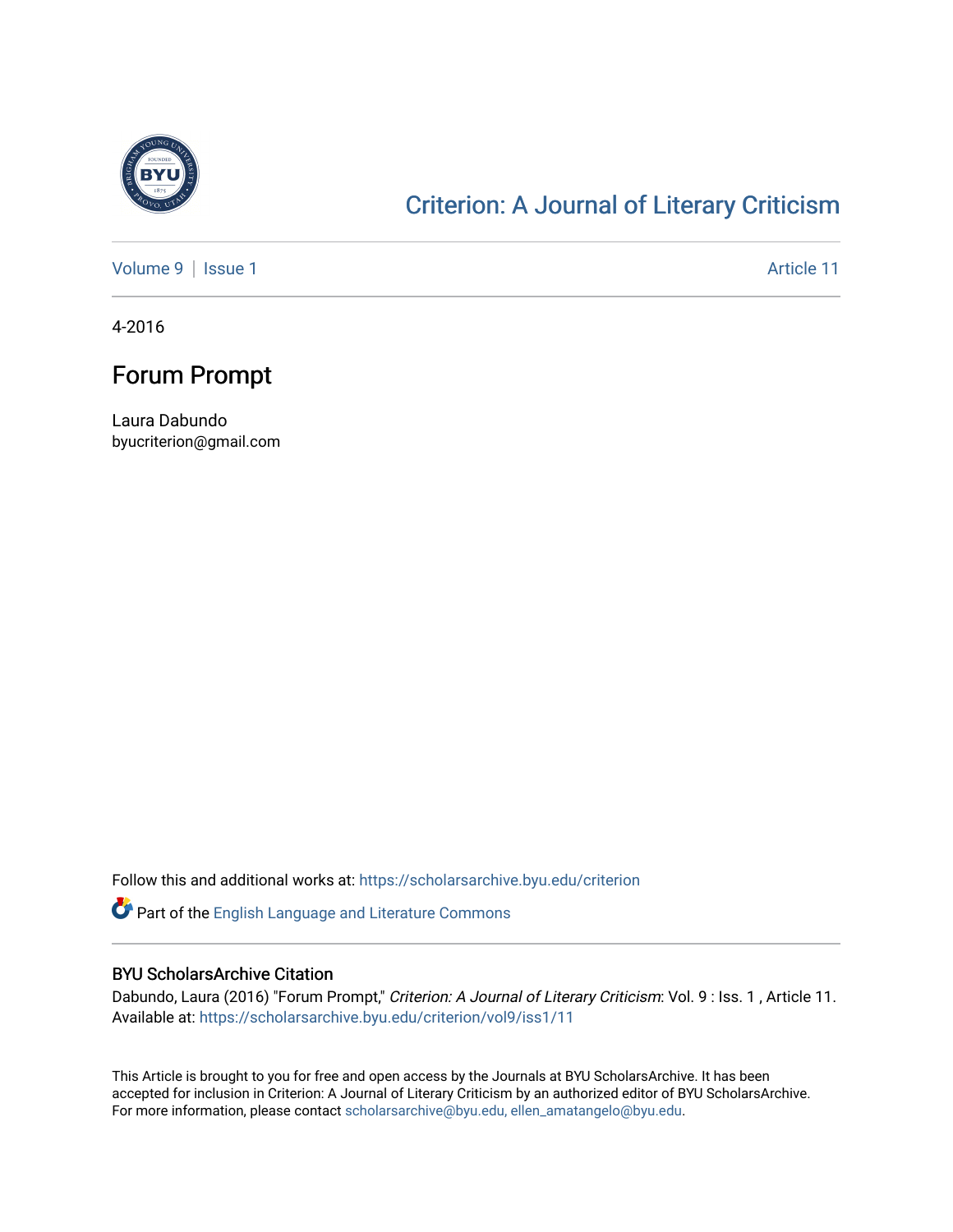# Forum Prompt *Faith at the Crisis Point:*

Exploring the Intersection of Religion and **Literature** 

*Laura Dabundo Kennesaw State University*

> *Now faith is the assurance of things hoped for, the conviction of things not seen. Hebrews 11.1*

Religion and literature frequently intersect, whether a scripture is scrutinized as a literary text or a seemingly secular work suddenly reveals religious undertones or currents coursing through it. In either case, the connections can be profound and consequential for the interpretation of the work. In consideration of the second instance, let us look at three examples from contemporary short fiction in which a character's turn to faith at the story's climax inflects the story's meaning.

First, we look at Philip Roth's "The Conversion of the Jews": "Ozzie made everybody say it. And then he made them all say they believed in Jesus Christ first one at a time, then all together" (204). What is astonishing about this event, coming very near the end of this story, is that Ozzie is an adolescent Jew, speaking from a rooftop to a largely Jewish crowd assembled several stories beneath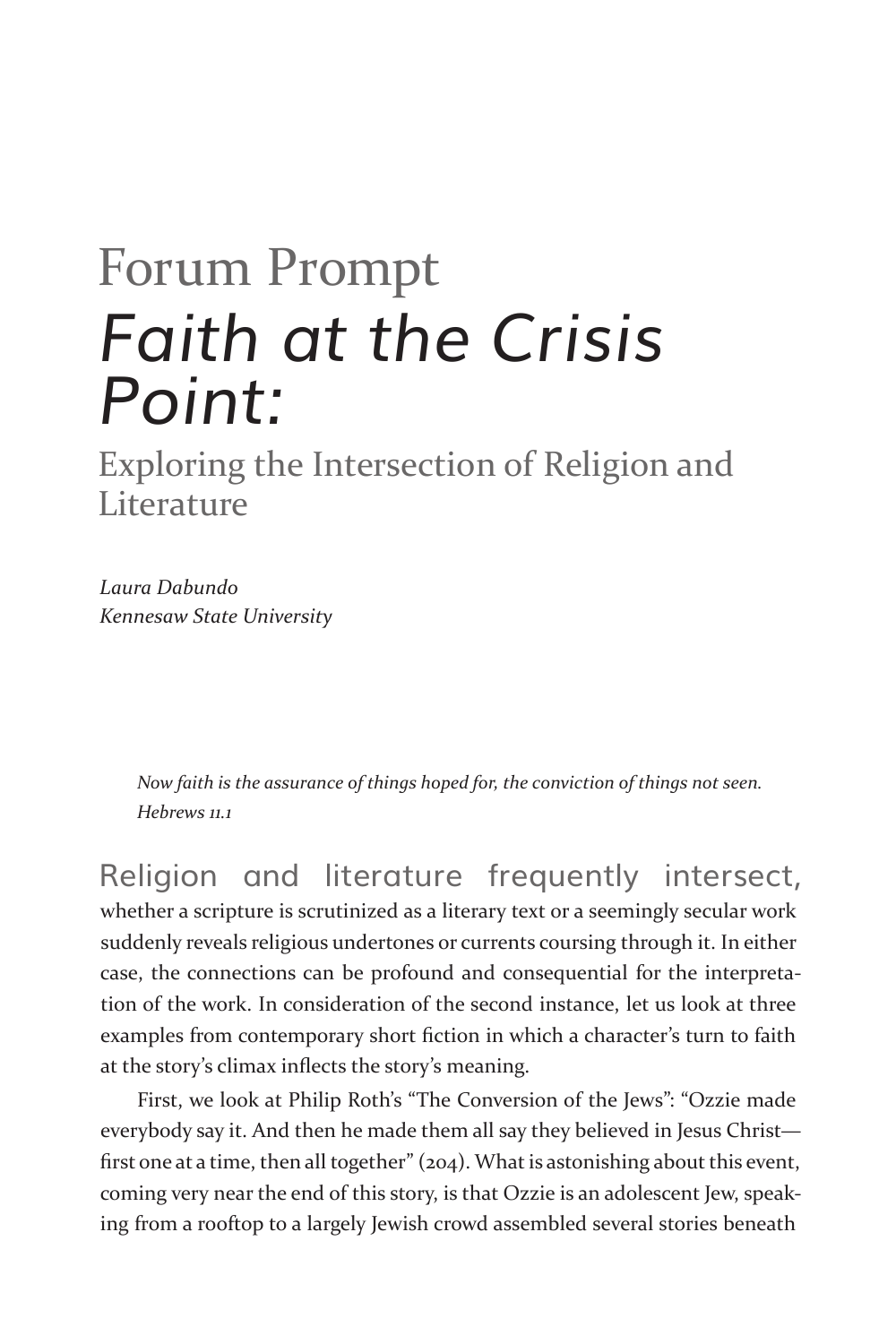#### Criterion

him. Ozzie has fled to the roof of a synagogue after he and the rabbi have had one too many quarrels in Hebrew class concerning the divine. On the ground below, firemen, the rabbi, Ozzie's mother, and his friends try desperately to persuade the boy to jump safely into a net rather than directly to the pavement. Ozzie makes his demands, and the largely Jewish assembly beneath him complies.

Second, we compare the experience in Roth's story to this extract from Wendell Berry's "Pray without Ceasing": A woman, inexplicably widowed as a result of a murder in broad daylight in the middle of a busy village street, suddenly says to someone who does not know what to say to her, "'It'll come by surprise, . . . It's a time appointed, but we'll not be notified. . . . So we must always be ready, . . . Pray without ceasing'" (69). Her grief, if not assuaged, is nonetheless on some level subsumed into a powerful faith, which the author then assigns as the title of the story, in the same way that the singular event at the close of Roth's story provides its designation.

And last, for now at least, we can add to the mix a passage from "God's World" by Egyptian Nobel laureate Najib Mahfuz in which a fifty-five-year-old messenger, Ibrahim, absconds from his dismal life and job with the monthly payroll and heads for the beach and a sultry mistress. She tries to steal from him. In despair and without forethought, he enters a mosque and prays, "'The world is after me merely because I love you; does that please you? Among millions of people, I feel so alone, it almost kills me; does that please you?'" Interrupted by a detective who demands the reason for his actions: "'God. . .' he muttered with a smile and then raised his finger up to the sky" (160). God has not been an evident actor in this story up until now. However, Ibrahim's call to God seems to transform everything—Ibrahim himself, his world, and his story. We shall return to this point.

What do these three short stories share? In the second and third examples, there have been no issues, motifs, discussions, or topics of religion until the stories' conclusions. In the first, the talk in the Hebrew School has been purely intellectual without emotional content up until the rooftop experience. Thus, in all three stories, at moments of crisis or points of climax driven by violence, death, or judgment, in three different religious cultures, the characters claim faith as they find themselves poised on a brink.

The Letter to the Hebrews in the Christian New Testament is the only book of the Judeo-Christian canon that defines faith. But that definition, quoted as the epigraph above, takes away as much as it gives with its language of assurance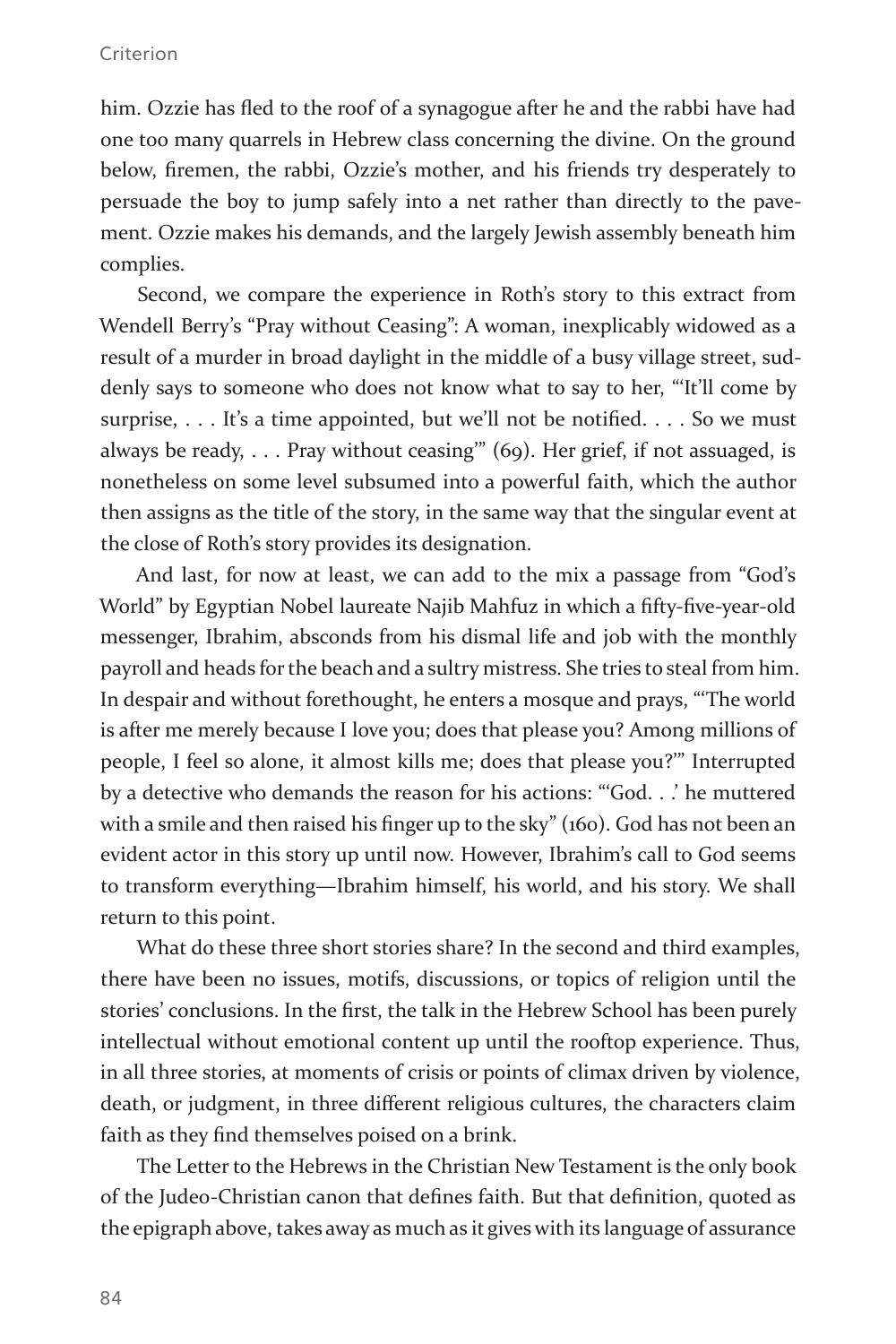and conviction yoked to concepts of anticipation and absence, rather than evidence and presence. It challenges belief in what is not at hand while literature, generally understood, depends upon the tangible, the substantial, and the extant. Literature may stray into fantasy, approach the supernatural, or enter the future, but readers will stay with it, suspending their native disbelief, as long as the anchors to their worlds have been established and can be returned to. So what is it in literary presentations that might enable, might underpin, might warrant what has come to be called a leap of faith? What explains this jump across the abyss of nothingness to find meaning via a belief, an acceptance in the divine, which these three stories so unexpectedly reveal? And if the literature does make that leap, then what does that do to the text? Finding faith and discovering belief in secular texts has become an increasingly topical enterprise in contemporary scholarship. For instance, a reviewer in Christianity and Literature made this comment about a newly published book called *The Gospel According to Shakespeare* (U of Notre Dame P, 2013) by Piero Boitani: "Boitani . . . sees in Lear's story a resurrection when he wakes from a healing sleep and realizes he has been reunited with Cordelia; Shakespeare has brought 'Lear back to life, purified and accepting his newfound existence'" (289). Here, as with the short fiction, the end of the play proves a religious turning point for the protagonist and suddenly becomes redemptive.

Similarly, with respect to *Region, Religion and English Renaissance Literature* (Ashgate, 2013), edited by David Coleman, another *Christianity and Literature*  reviewer observes that "what emerges is a view of culture that does not overlook the simultaneously binding and separating influences of geology, and presents to our understanding an archipelago of identities held centripetally together by lines of continuity between cultures, religions, and histories, even as differences threaten to whirl them centrifugally apart" (136). Here, authors such as Spenser, Middleton, Webster, and others illustrate crises following religious conflicts between Protestants and Roman Catholics in Ireland, Calvinists and Anglicans in England. And, once again, faith follows these challenges.

Finally, let me bring forth another recent example of this trend: *William Wordsworth and the Theology of Poverty*, which I reviewed for *Christianity and Literature*. In this book, Heidi Snow illuminates Wordsworth's poetry through lenses tinted by contemporary Evangelical, Methodist, and Quaker beliefs not previously identified in the poems under consideration but for which Snow argues that indigence becomes the crucible of faith. Via destitution, the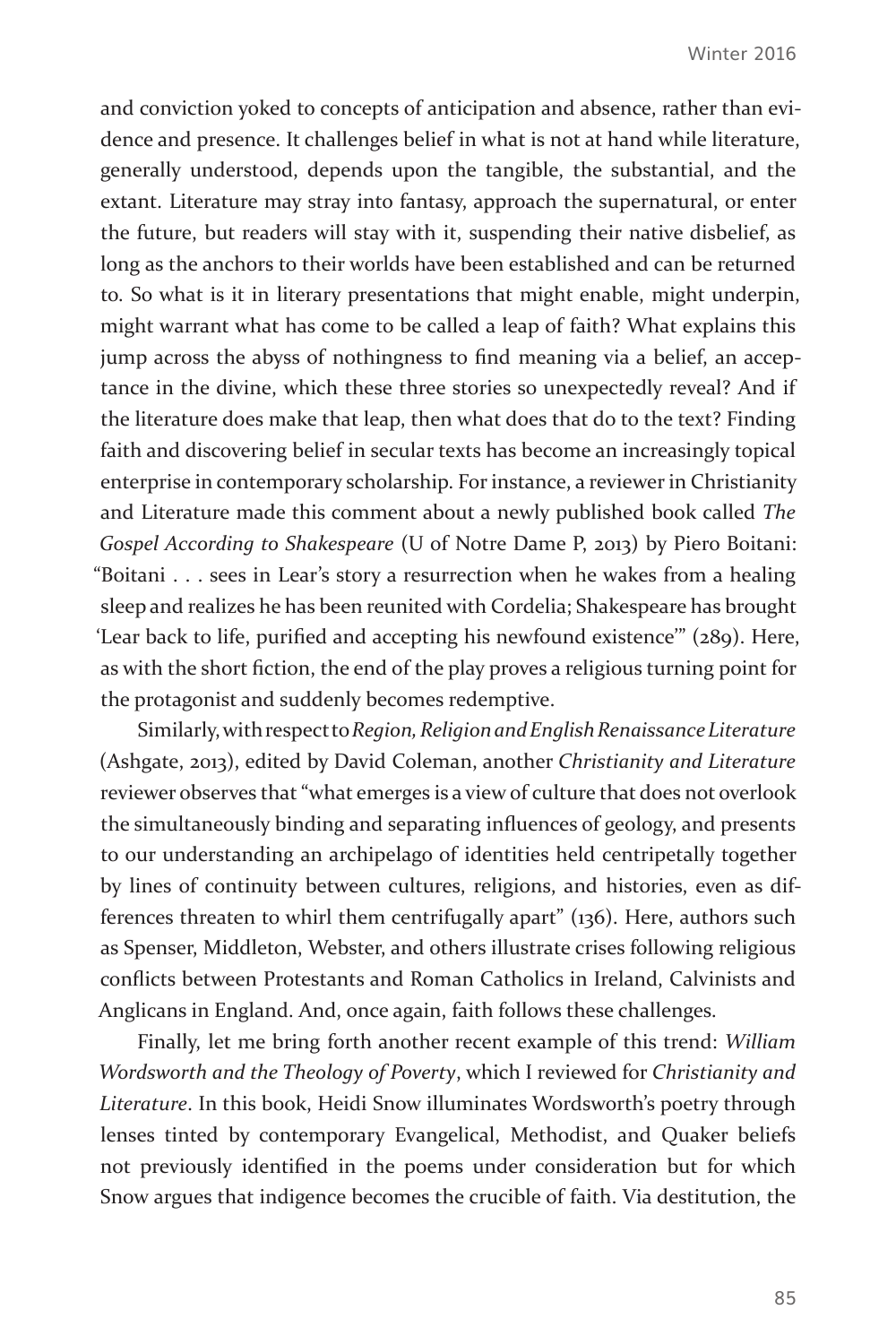#### Criterion

meaning of the poetry, according to Snow, is made clear in ways influenced by one of these dissenting Protestant denominations of the poet's time.

The redemption and the transformation that I noted above is what these conversions or acknowledgments of faith do to the characters and to the texts, by this line of interpretation. That is, according to this way of reading literature, a religious epiphany changes the seemingly secular drift of the narrative. In other words, Roth's, Berry's, and Mahfuz's stories, like the works of Wordsworth, Shakespeare, and other Early Modern writers, find and show their meanings from a religious angle which suddenly becomes the hinge of the narrative. Thus, it may be possible to go back to the opening of the texts and read closely throughout to find anticipations and foreshadowings of this motif of transformation that we might have largely overlooked in our first readings.

We invite readers of *Criterion* to submit papers to this forum that deal with literature and religion in a broad and in a specific sense. That is, considering this topic broadly, writers might reflect the ways that scriptural texts can be considered as literature; how does religion therefore become literary? What does looking at a religious text as literature tell readers about its meaning? Are there specific points in the chosen text of scripture that function according to literary principles—theme, characterization, plot, setting, and so on—that significantly affect the way the text is read religiously? Or, more specifically, readers might also locate similar watershed moments in works of literature that are not necessarily religiously oriented, at least to begin with, and consider what it means for the characters and for the works themselves when a character experiences a crisis that becomes a moment of faith. How does that change the nature of the work? How does that become its meaning? How does the writer accomplish these transactions? Are they unexpected? Are they credible? What do they mean? How do they differ with different varieties of religion? And if these characters find belief, then their worlds find their meaning. Do readers of *Criterion* agree?